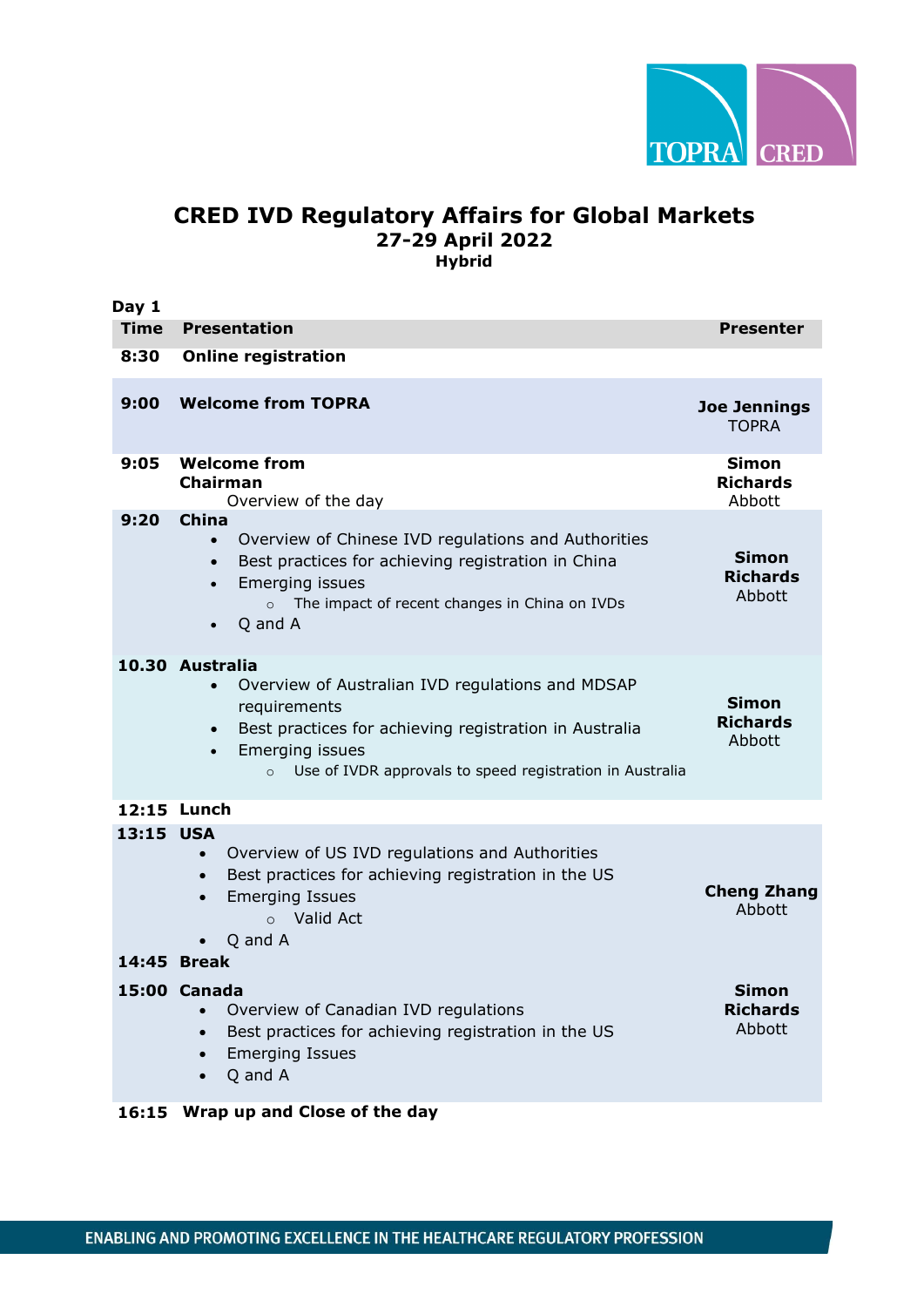

| Day 2                |                                                                                                                                                                                                                                                                                                    |                                                      |
|----------------------|----------------------------------------------------------------------------------------------------------------------------------------------------------------------------------------------------------------------------------------------------------------------------------------------------|------------------------------------------------------|
| <b>Time</b>          | <b>Presentation</b>                                                                                                                                                                                                                                                                                | Presenter                                            |
| 8:30                 | <b>Online registration</b>                                                                                                                                                                                                                                                                         |                                                      |
| 9:00                 | <b>Welcome from Chairman</b><br>Overview of the day                                                                                                                                                                                                                                                | <b>Ashleigh</b><br><b>Batchen</b><br><b>BIVDA</b>    |
| 9:15                 | UK.<br>Overview of UK IVD regulations and Authorities<br>$\bullet$<br>Best practices for achieving registration in UK<br>$\bullet$<br><b>Emerging Issues</b><br>$\bullet$<br>Updates to the regulations post Brexit<br>$\bullet$<br>Q and A<br>$\bullet$                                           | <b>Ashleigh</b><br><b>Batchen</b><br>(BIVDA)         |
| 10:30                | <b>Break</b>                                                                                                                                                                                                                                                                                       |                                                      |
| 10:45                | Workshop<br>Open house discussion on submission issues and<br>how to address them - Attendees to bring items<br>or examples.<br>Discussion on "Universal" submissions<br>$\bullet$                                                                                                                 | <b>Simon Richards</b><br>Abbott                      |
| 12:00                | Lunch                                                                                                                                                                                                                                                                                              |                                                      |
| 13:00<br>14:30 Break | <b>WHO - World Health Organisation</b><br>Overview of WHO approvals/pre-qualification for<br>diagnostics<br>Best practices for achieving approvals with WHO<br>$\bullet$<br>Maintaining WHO approval.<br>$Q+A$                                                                                     | Robyn<br><b>Meurant</b><br>(ACT-IVD<br>Consultant)   |
| 16:30                | 14:45 Brazil and Latin America<br>Overview of Brazilian regulations and Authority<br>$\bullet$<br>Best practices for achieving registration in Brazil<br>$\bullet$<br><b>Emerging Issues</b><br>$\bullet$<br>Wider Latin America regulatory development<br>Q and A<br>Wrap up and Close of the day | <b>Eliana Morales</b><br>Silva de Moraes<br>Associés |